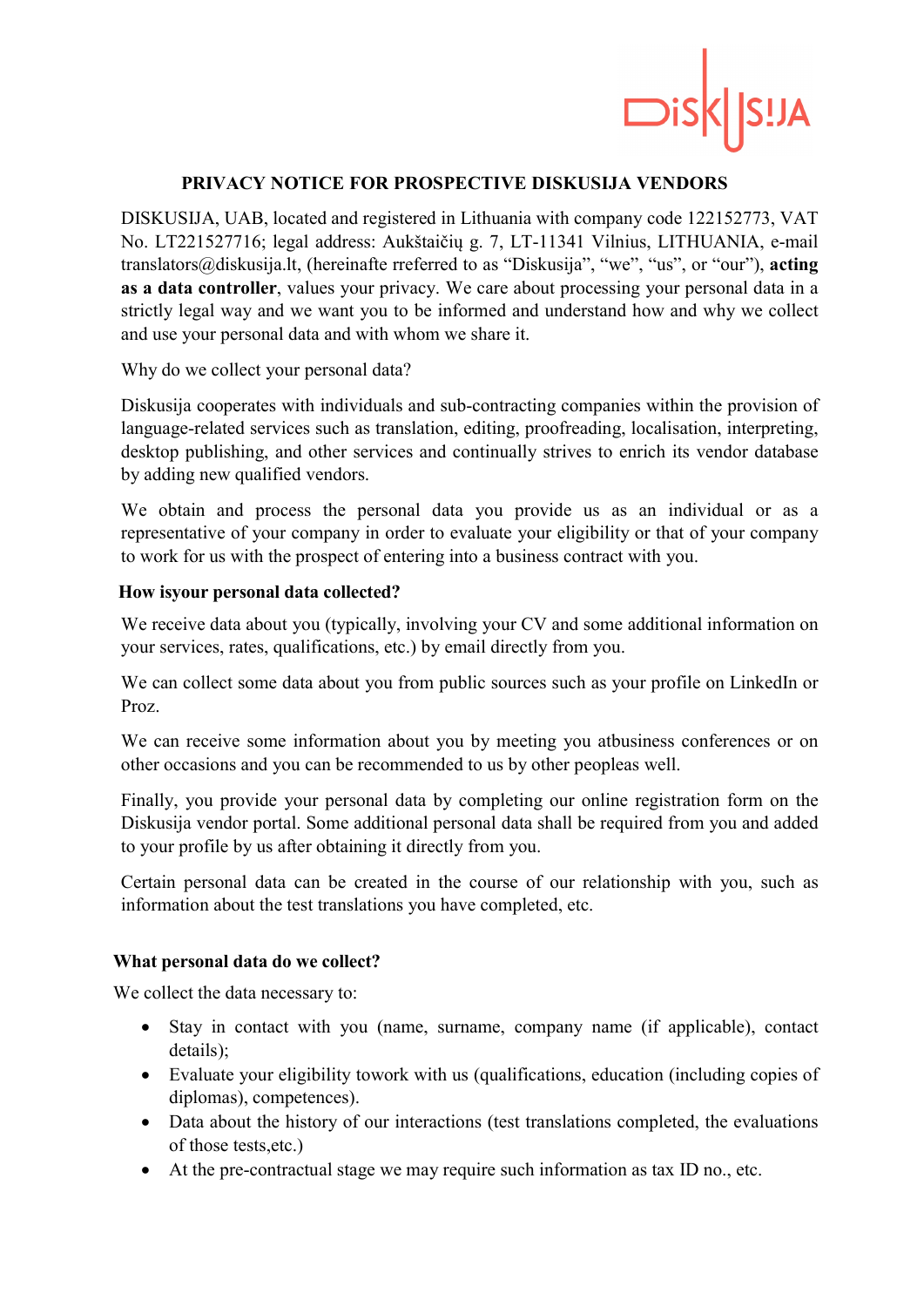

#### How long do we store your personal data?

We have a limited capacity to evaluate your applicationsas soon as we receive them.Therefore, we analyse them on an "as-needed" basis.

Usually, unsolicited CVs andyour personal data contained in the accompanying emailsyou send us as are kept on our servers for a period of 5 years on the basis of our legitimate interest.However, in some cases we may delete them just after receipt if after completing the initial evaluation of your application we discover that for some reasons there is no scopefor potential cooperation. In any case, if we do not see a reason to start pre-contractual communication with you within 5 years, your data will be destroyed.

In the case that you have completed our on-line registration form on the Diskusija vendor portal and you continually keep your data up-to-date, we will store your personal data as long as we consider that there can be opportunities for future cooperation (for example, newneedsfrom our clients for your specialisation or language combinations which can appear in the future) even though we do not see a reason at the moment to start pre-contractual communication. However, we can choose to delete your profile at any time if we don't think that there can be scope for cooperation.

If we have started pre-contractual communication (testing processes, negotiation process, etc.), we will keep your personal data as long as we finish this process and you will be qualified as our vendor or will be disqualified or suspended. If you are disqualified for any reason or our negotiations are not successful, also in the cases where your candidacy is suspended, we will keep your personal data (name, contact details, and information on the history of our interaction) for a period of 5 years on the basis of legitimate interest, after which it will be destroyed, unless we have started cooperating with you in the meantime.

If you no longer have the intention to work with us, you can request that we stop processing your personal data, and we will destroy it, except data we may keep for legitimate reasons.

### With whom do we share your personal data?

- Your personal data is processed by our staff in Lithuania and stored on our local servers.However,for some IT hosting and maintenance purposes this information is located on servers within the European Union and is accessible to authorised employees of certain Diskusija suppliers.
- Access to individual personal data is granted only to those members of our team who need thisdata for the fulfilment of their duties.

# Your rights

- You are entitled to request a report on what personal information we have about you by requesting a "registry extract". This can be made free of charge once a year.
- You also have the right to request that incorrect information about you be corrected, as well as the ability to request the removal of your personal information or restriction of its processing.